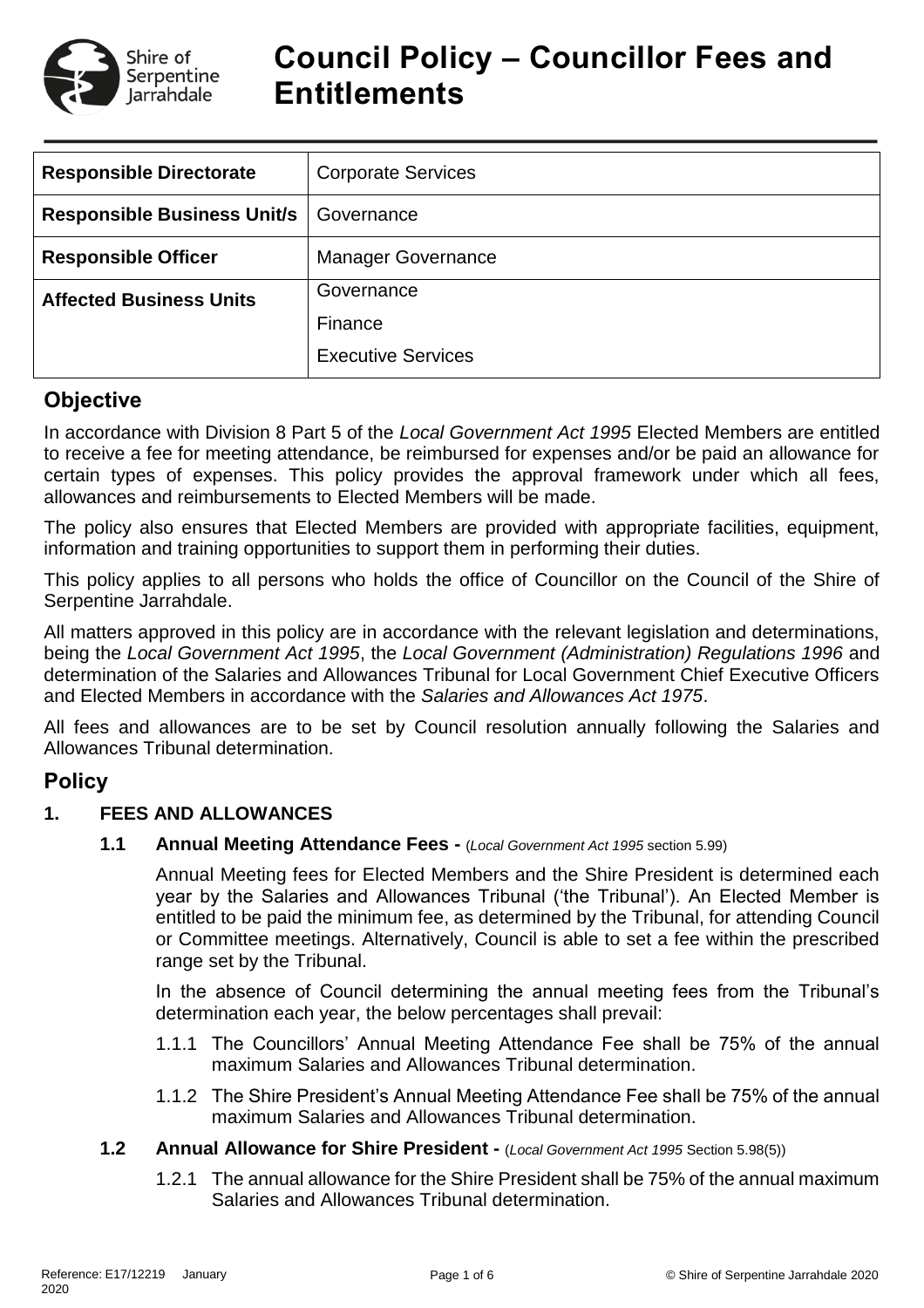

- **1.3 Deputy Shire President Allowance -** (*Local Government Act 1995* Section 5.98A)
	- 1.3.1 The annual allowance for the Deputy Shire President is 75% of the Annual Allowance for the Shire President, as determined in point 1.2 of this policy.
- **1.4 Information and Communication Technology (ICT) -** (*Local Government Act 1995* Section 5.99A and *Local Government (Administration) Regulations 1996* Regulation 31(1)(a))
	- 1.4.1 Elected Members are to receive the maximum prescribed Information Technology and Telecommunications Allowance as set by the Salaries and Allowances Tribunal.

The ICT Allowance is to cover rental charges in relation to one telephone and one facsimile machine, as prescribed by regulation 31(1)(a) of the *Local Government (Administration) Regulations 1996*; and any other expenses that relate to information and communications technology i.e. telephone/fax call charges, printer consumables and internet service provider fees.

- 1.4.2 The allowance in 1.4 is in addition to Council providing computer equipment in the form of a laptop/tablet/iPad, (whichever is adopted by Council from time to time) with appropriate software as needed. Council supplied equipment is only to be used in relation to Council business.
- 1.4.3 Councillors are to provide their most convenient and contactable telephone number to the public and for publication in Council documentation including the website.

#### **1.5 Conditions Relating to Payment of Fees and Allowances**

All Allowances and Fees shall be paid automatically unless an Elected Member has advised the Chief Executive Officer in writing that he/she does not want to claim any or part of those. The taxation liability arising from these payments is the individual responsibility of each Elected Member.

All the fees and allowances described in 1.1 to 1.4 above shall be paid monthly in arrears.

#### **2. REIMBURSEMENTS**

#### **2.1 Childcare**

- 2.1.1 Elected Members are entitled to be reimbursed for childcare costs incurred because of an Elected Member's attendance at a Council or Committee meeting. In accordance with Regulation 31 of the *Local Government (Administration) Regulations 1996*, child care costs will be paid at the rate set by the Salaries and Allowances Tribunal, being the actual cost per hour, or \$25 per hour, whichever is the lesser amount.
- 2.1.2 Receipts for expenses incurred from the Childcare Centre and correspondence from Centrelink showing entitlement of rebate and benefit that are claimed are to be provided for reimbursement (this covers the Childcare rebate which is a percentage of income and the Childcare benefit which is 50% of the total cost).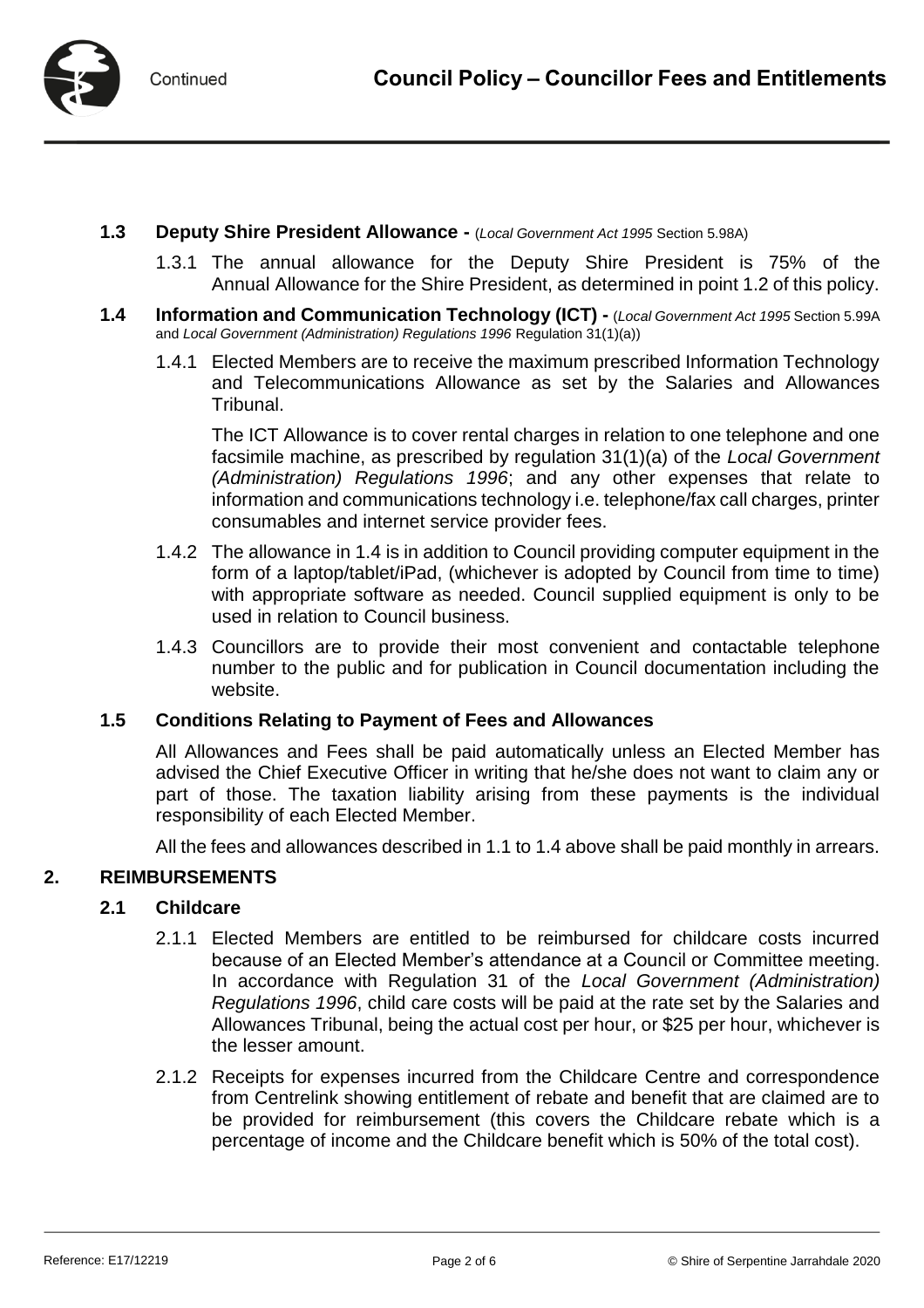

## **2.2 Travel**

The payment of travel costs is prescribed under Regulation 31 and 32 of the *Local Government (Administration) Regulations 1996*.

Travel costs incurred and paid by Elected Members will be reimbursed when using a private motor vehicle to, from and attending:

- a) Meetings of the Council or a Committee of the Council;
- b) Any Shire convened meeting requiring elected member attendance, including briefing sessions, workshops and other forums;
- c) Meetings where a Councillor has been appointed by Council as its delegate or a deputy to the delegate (except where the other body pays the elected member for meeting attendance and/or travel eg ministerial appointment to State Advisory Boards);
- d) Attending functions where the Member is representing the Shire President or is attending by resolution of Council;
- e) A specific request or instruction of the Council;
- f) Elected member training courses;
- g) Attendance at community functions with a formal invitation as an elected member; and
- h) Seminars and conferences attended in the capacity of an elected member.
- i) Site inspections in connection with matters listed on any Council Agenda (Members to state the item number listed on any Council Agenda along with the date and time of the visit on the claim form).

#### **2.3 Claims Procedure and Time Limit**

Elected Members requesting reimbursement of expenses in accordance with the provisions of this policy shall complete the appropriate claim form.

- 2.3.1 Reimbursement claims shall detail the date of the claim, particulars of travel, nature of business and distance travelled. This shall be accompanied by supporting documentation.
- 2.3.2 Claims for reimbursement are to be submitted no later than 30 days after the end of the month in which the expense was incurred.
- 2.3.3 Travel shall be wherever possible, by the shortest route.
- 2.3.4 Under no circumstances is any reimbursement to be made in connection with costs incurred for re-election to office.

## **2.4 Rates of Reimbursement**

Depending on the circumstances of the travel expense being claimed, there are 2 sets of reimbursement rates applicable, either:

- a) section 30.6 of the Local Government Officers' (Western Australia) Interim Award 2011; or
- b) Public Service Award 1992.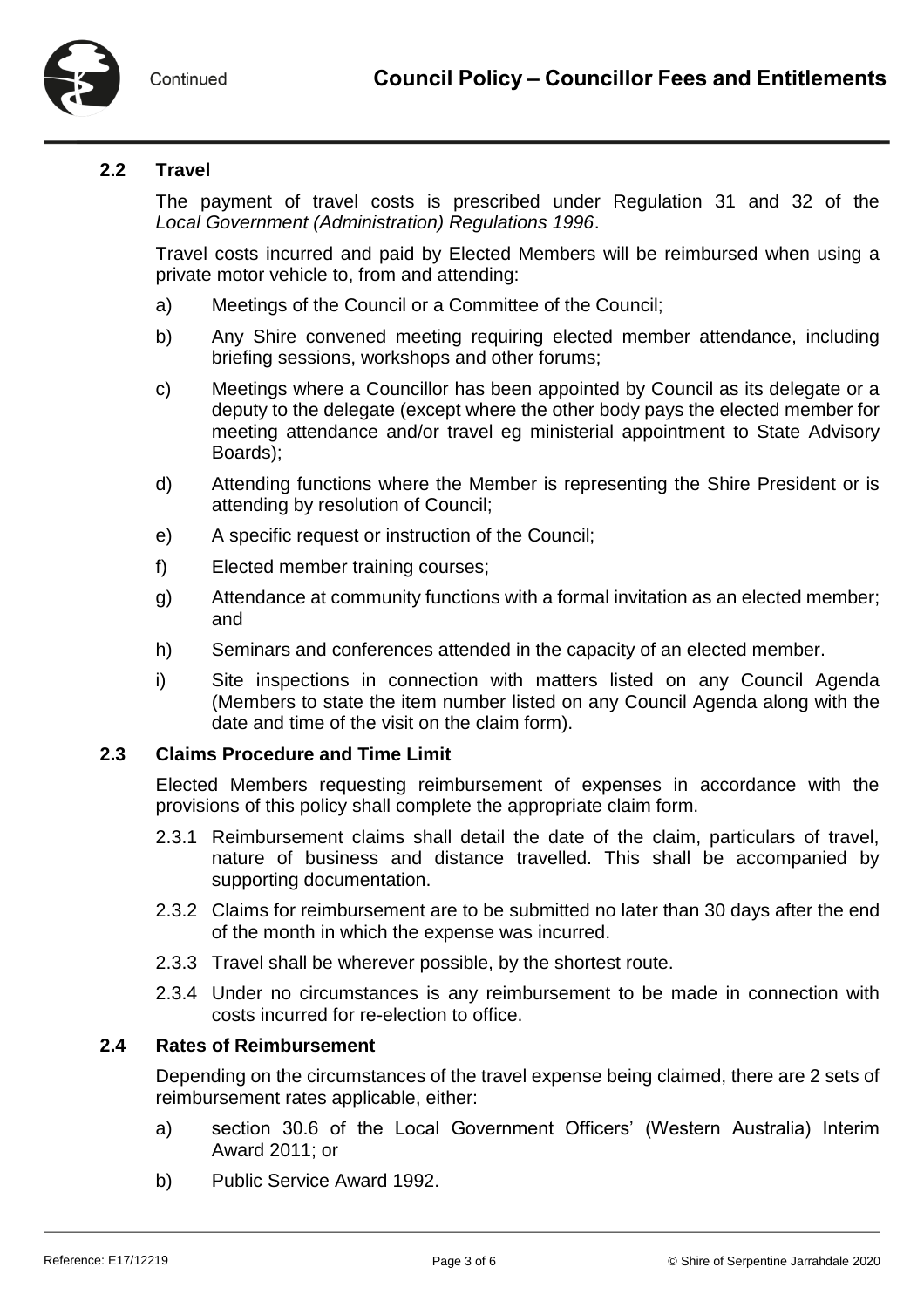

- Continued
- 2.4.1 Reimbursement claims relating to travel to and from Council and Committee meetings

Claims for reimbursement made in accordance with 31(1)(b) of the *Local Government (Administration) Regulations 1996* – *….travel costs incurred by a council member because of the member's attendance at a council meeting or meeting of committee of which he or she is also a member. –*

The Salaries and Allowances Tribunal has determined these claims are reimbursed at:

*"The rate of reimbursement being as prescribed by section 30.6 of the Local Government Officers' (Western Australia) Interim Award 2011.*

#### 2.4.2 Reimbursement claims for other travel

Reimbursement claims made in accordance with 32(1) of the *Local Government (Administration) Regulations 1996*, have been determined by the Salaries and Allowances Tribunal as

*"….the same rate applicable to the reimbursement of travel and accommodation costs in the same or similar circumstances under the Public Service Award 1992."*

## **3. PROMOTIONAL/LOBBYING OPPORTUNITIES**

The Shire's Strategic Community Plan supports and encourages the creation of progressive, connected communities. Council supports this through ongoing lobbying to higher levels of government to increase the Shire's grant eligibility and to highlight priority projects that align with State and Federal initiatives. Council provides resources annually in the Shire's budget for this. In most cases, the Shire President and Chief Executive Officer would represent the Shire, however other Councillors may be considered if it is a matter where the Shire is best represented by someone other than the Shire President and and/or Chief Executive Officer. These opportunities and the Shire's best representative/s are at the discretion of the Shire President and Chief Executive Officer.

## **4. ITEMS PROVIDED TO ELECTED MEMBERS**

#### **4.1 Corporate Items**

In order to assist Elected Members in the performance of their duties they shall be provided with:

- a) Business cards;
- b) Name badges;
- c) Elected members are entitled to obtain the following uniform:

| Men   | 1 x Suit (incorporating the Shire's logo)                                     |
|-------|-------------------------------------------------------------------------------|
|       | 2 x Business Shirts                                                           |
|       | 1 x Tie (with Shire Logo supplied on appointment of position with<br>Council) |
| Women | 1 x Suit (incorporating the Shire's logo)                                     |
|       | 2 Blouses/Shirts                                                              |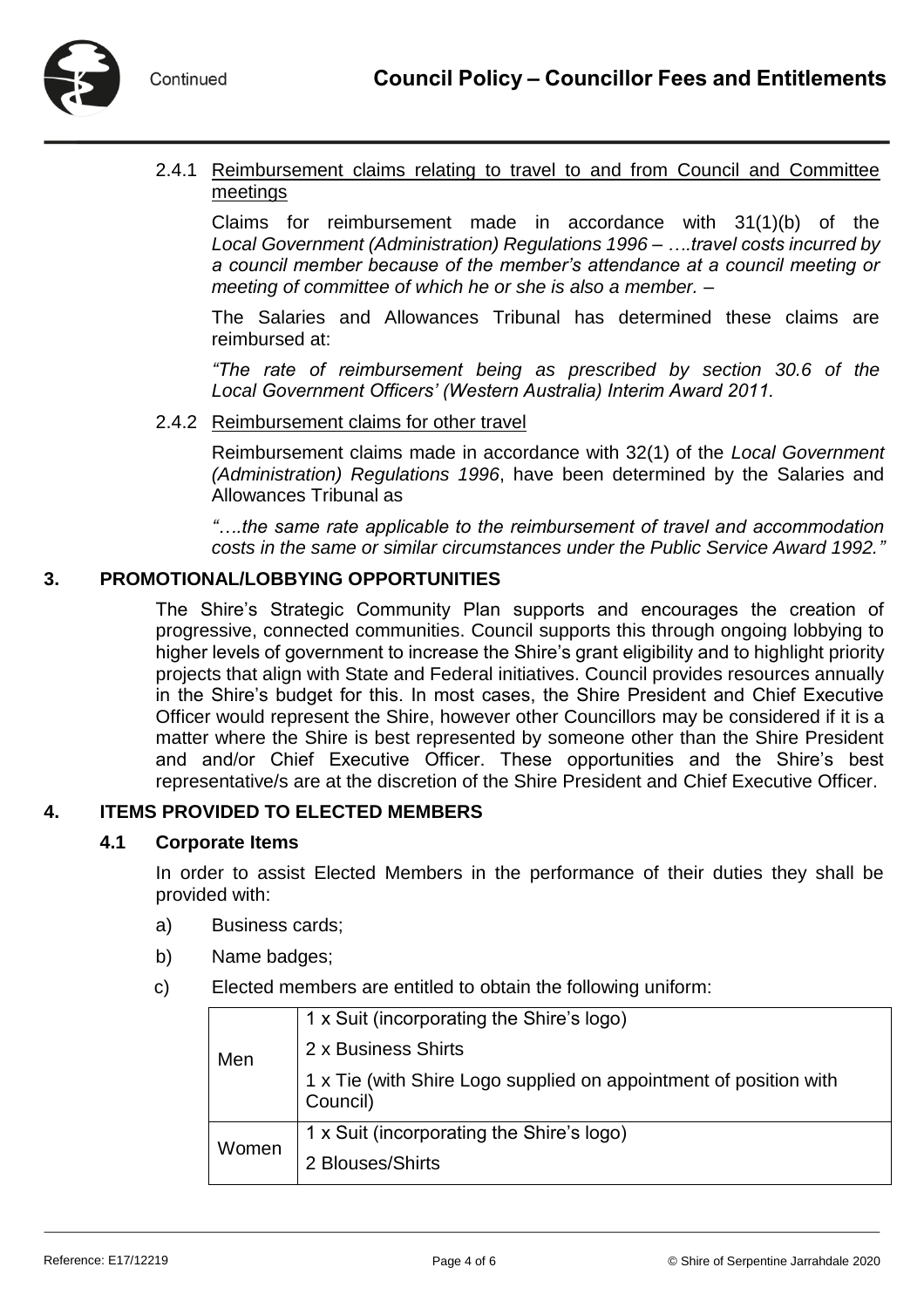1 x Scarf (with Shire's logo given on appointment of position with Council)

The abovementioned is applicable to elected members for each full term of office.

Where appropriate, approved uniforms will incorporate the Shire's logo; and

- d) A Shire issued laptop or tablet inclusive of standard equipment associated with the day-to-day use of the device. Conditions associated with the use of this equipment include:
	- i. Any damage and loss of computer equipment is the responsibility of the Elected Member to repair and fund.
	- ii. Computer equipment is to be used for Shire purposes only including, researching Council related matters, Shire approved social media, Shire related pictures or filming, receiving and despatching email correspondence, diary requests and Council meeting agendas.
	- iii. All information on Shire issued computer equipment is subject to Freedom of Information requests.
	- iv. Any costs associated with upgrades or additional requirements over and above the standard computer being offered should be met by the Elected Member.
	- v. All computer equipment is to be returned to the Shire in the event of an Elected Member resigning from Council or at the expiry of their term of office.

#### **4.2 Recognition of Elected Members**

Retiring Elected Members are recognised at the last Ordinary meeting of Council before the election or at an official function recognising past Elected Members.

Retiring Councillors are presented with:

- their name badge
- their name plaque
- a certificate of service
- A gift up to the value of \$100 per year of service with a maximum value of \$1000 (provided that at least one full 4 year term of office has been served). The value of any gift provided to a retiring Elected Member is limited to the prescribed amount set out in Regulation 34AC of the *Local Government (Administration) Regulations 1996*.

#### **4.3 Shire Office Access**

The Shire shall provide to the Shire President the use of a suitable office within the Shire's Civic Centre.

Elected Members will be issued with a 24 hour access security card/token for the Civic Centre. Elected Members are not permitted to enter the administration areas without the permission of the CEO. All meetings with Shire employees should be pre-booked through the CEO or a Director's office and held in the meeting rooms in the Civic Centre.